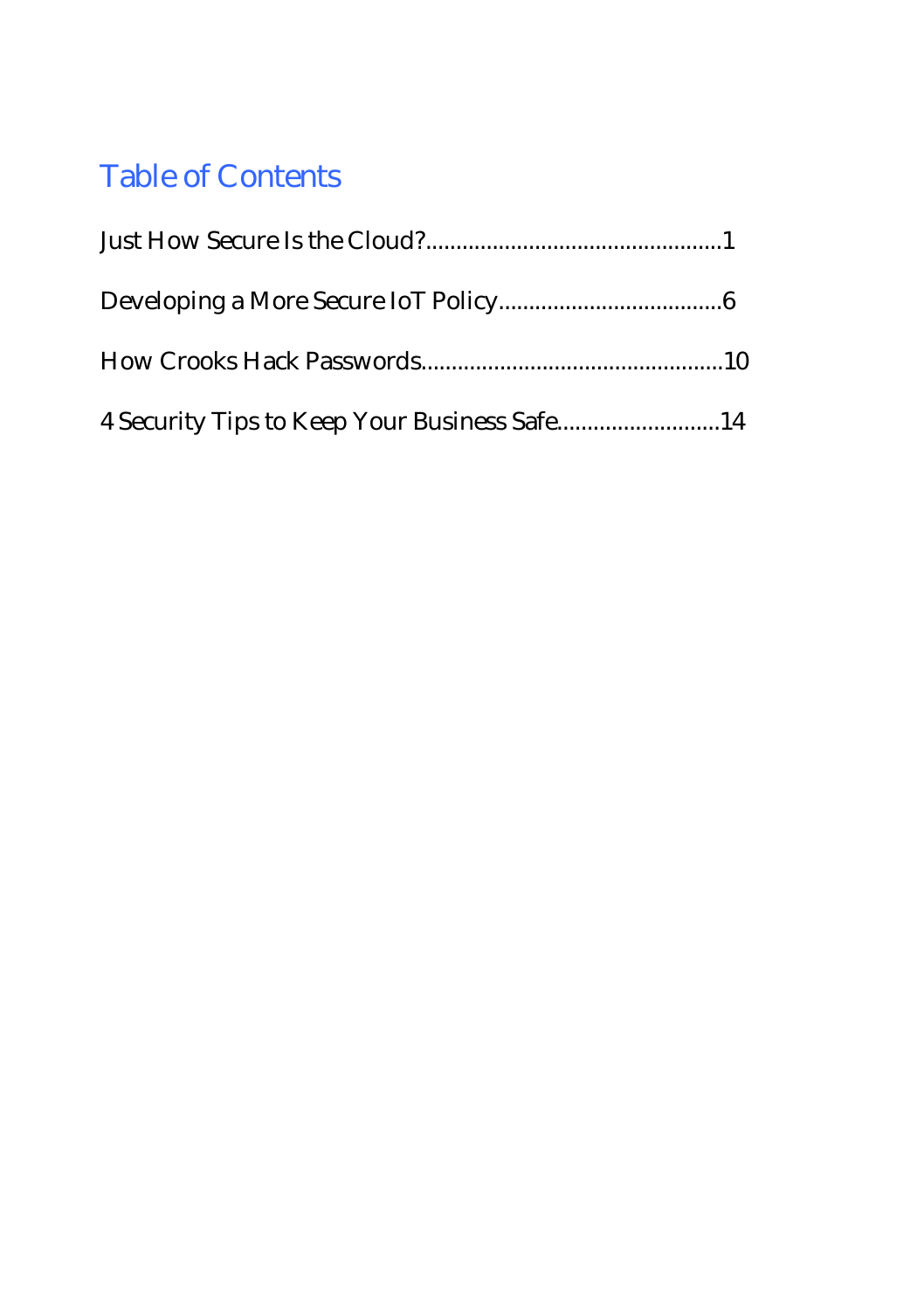## Table of Contents

| 4 Security Tips to Keep Your Business Safe14 |  |
|----------------------------------------------|--|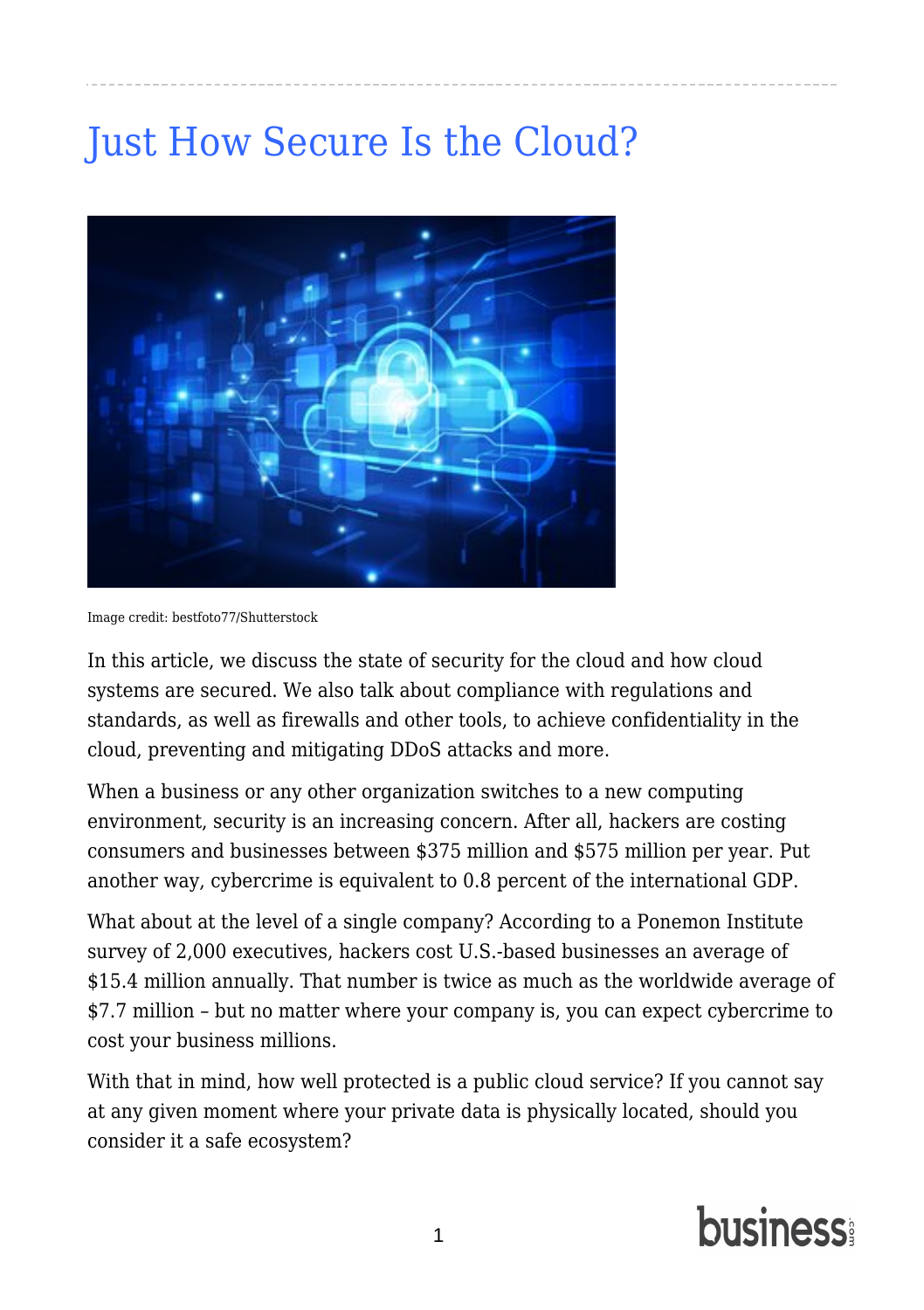## <span id="page-2-0"></span>[Just How Secure Is the Cloud?](https://www.business.com/articles/how-secure-is-cloud/?page=1&q=network+security&date%5B%5D=Past+Year&category%5B%5D=Security&resultlist=mostRelevant)



Image credit: bestfoto77/Shutterstock

In this article, we discuss the state of security for the cloud and how cloud systems are secured. We also talk about compliance with regulations and standards, as well as firewalls and other tools, to achieve confidentiality in the cloud, preventing and mitigating DDoS attacks and more.

When a business or any other organization switches to a new computing environment, security is an increasing concern. After all, hackers are costing consumers and businesses between \$375 million and \$575 million per year. Put another way, cybercrime is equivalent to 0.8 percent of the international GDP.

What about at the level of a single company? According to a [Ponemon Institute](https://www-01.ibm.com/common/ssi/cgi-bin/ssialias?htmlfid=SEL03130WWEN) [survey](https://www-01.ibm.com/common/ssi/cgi-bin/ssialias?htmlfid=SEL03130WWEN) of 2,000 executives, hackers cost U.S.-based businesses an average of \$15.4 million annually. That number is twice as much as the worldwide average of \$7.7 million – but no matter where your company is, you can expect cybercrime to cost your business millions.

With that in mind, how well protected is a public cloud service? If you cannot say at any given moment where your private data is physically located, should you consider it a safe ecosystem?

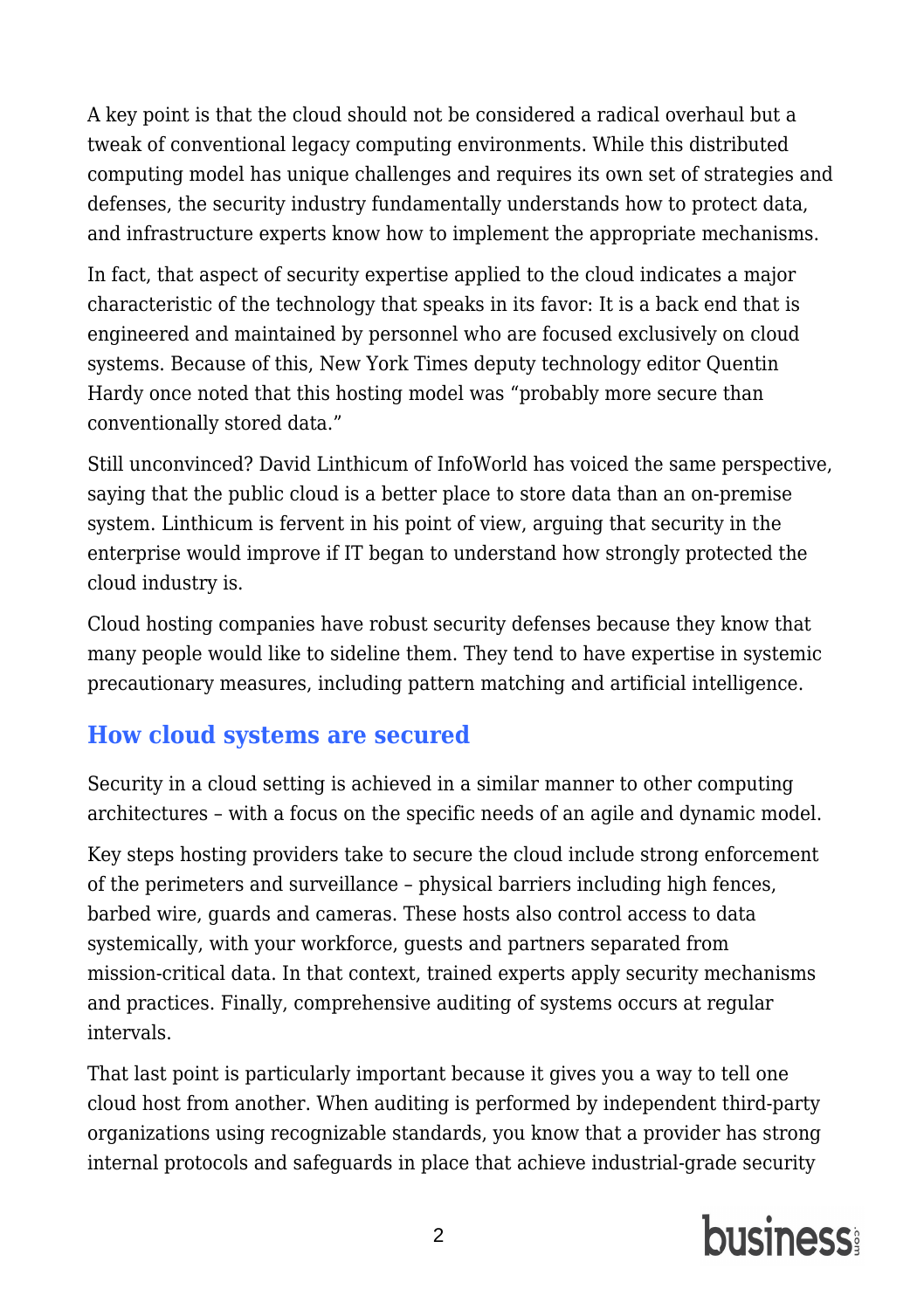A key point is that the cloud should not be considered a radical overhaul but a tweak of conventional legacy computing environments. While this distributed computing model has unique challenges and requires its own set of strategies and defenses, the security industry fundamentally understands how to protect data, and infrastructure experts know how to implement the appropriate mechanisms.

In fact, that aspect of security expertise applied to the cloud indicates a major characteristic of the technology that speaks in its favor: It is a back end that is engineered and maintained by personnel who are focused exclusively on cloud systems. Because of this, [New York Times](https://www.nytimes.com/2017/01/23/insider/where-does-cloud-storage-really-reside-and-is-it-secure.html) deputy technology editor Quentin Hardy once noted that this hosting model was "probably more secure than conventionally stored data."

Still unconvinced? David Linthicum of InfoWorld has voiced the same perspective, saying that the public cloud is a better place to store data than an on-premise system. Linthicum is fervent in his point of view, arguing that security in the enterprise would improve if IT began to understand how strongly protected the cloud industry is.

Cloud hosting companies have robust security defenses because they know that many people would like to sideline them. They tend to have expertise in systemic precautionary measures, including pattern matching and artificial intelligence.

#### **How cloud systems are secured**

Security in a cloud setting is achieved in a similar manner to other computing architectures – with a focus on the specific needs of an agile and dynamic model.

Key steps hosting providers take to secure the cloud include strong enforcement of the perimeters and surveillance – physical barriers including high fences, barbed wire, guards and cameras. These hosts also control access to data systemically, with your workforce, guests and partners separated from mission-critical data. In that context, trained experts apply security mechanisms and practices. Finally, comprehensive auditing of systems occurs at regular intervals.

That last point is particularly important because it gives you a way to tell one cloud host from another. When auditing is performed by independent third-party organizations using recognizable standards, you know that a provider has strong internal protocols and safeguards in place that achieve industrial-grade security

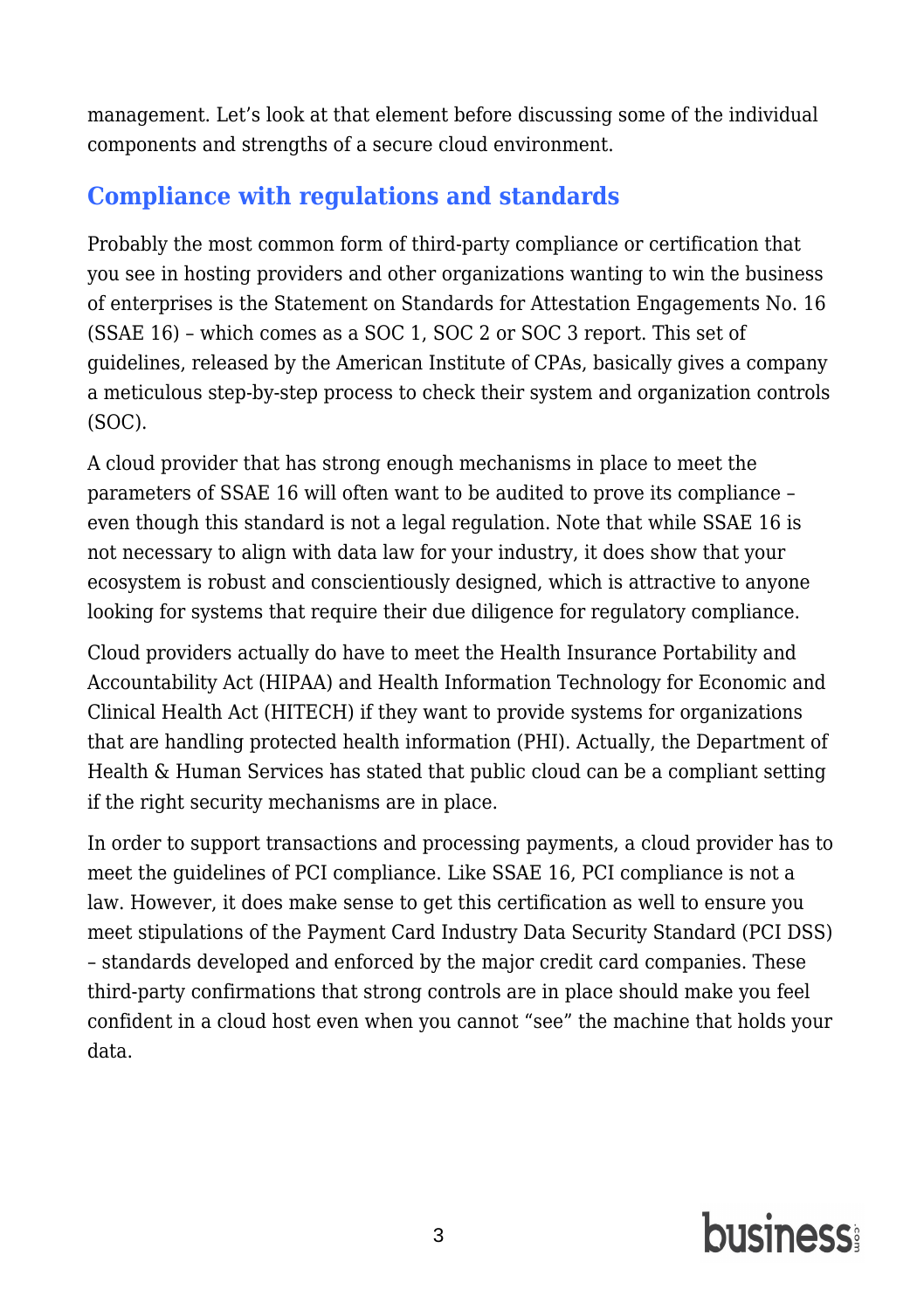management. Let's look at that element before discussing some of the individual components and strengths of a secure cloud environment.

## **Compliance with regulations and standards**

Probably the most common form of third-party compliance or certification that you see in hosting providers and other organizations wanting to win the business of enterprises is the Statement on Standards for Attestation Engagements No. 16 (SSAE 16) – which comes as a SOC 1, SOC 2 or SOC 3 report. This set of guidelines, released by the American Institute of CPAs, basically gives a company a meticulous step-by-step process to check their system and organization controls (SOC).

A cloud provider that has strong enough mechanisms in place to meet the parameters of SSAE 16 will often want to be audited to prove its compliance – even though this standard is not a legal regulation. Note that while SSAE 16 is not necessary to align with data law for your industry, it does show that your ecosystem is robust and conscientiously designed, which is attractive to anyone looking for systems that require their due diligence for regulatory compliance.

Cloud providers actually do have to meet the Health Insurance Portability and Accountability Act (HIPAA) and Health Information Technology for Economic and Clinical Health Act (HITECH) if they want to provide systems for organizations that are handling protected health information (PHI). Actually, [the Department of](https://www.hhs.gov/hipaa/for-professionals/special-topics/cloud-computing/index.html) [Health & Human Services has stated](https://www.hhs.gov/hipaa/for-professionals/special-topics/cloud-computing/index.html) that public cloud can be a compliant setting if the right security mechanisms are in place.

In order to support transactions and processing payments, a cloud provider has to meet the guidelines of PCI compliance. Like SSAE 16, PCI compliance is not a law. However, it does make sense to get this certification as well to ensure you meet stipulations of the Payment Card Industry Data Security Standard (PCI DSS) – standards developed and enforced by the major credit card companies. These third-party confirmations that strong controls are in place should make you feel confident in a cloud host even when you cannot "see" the machine that holds your data.

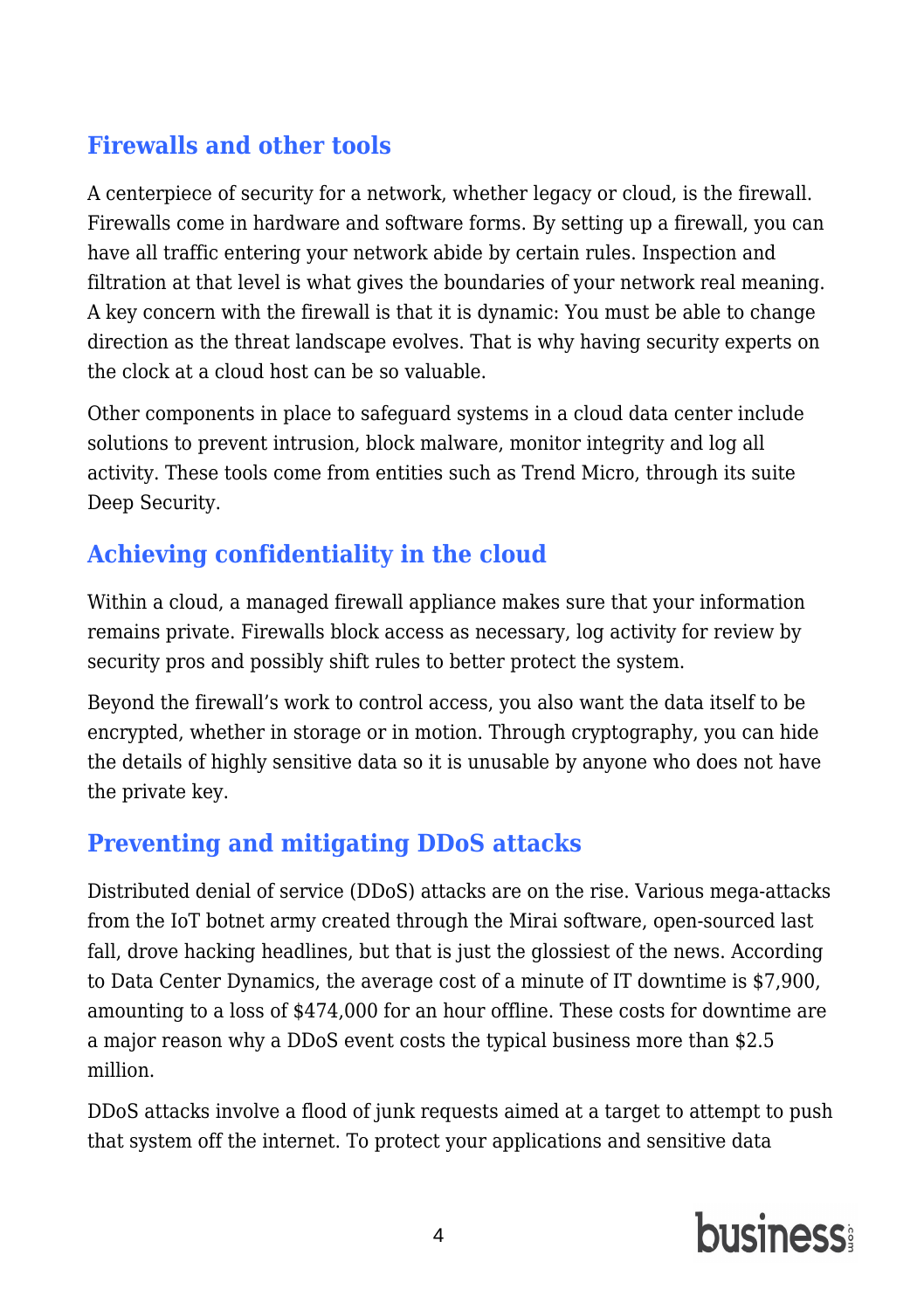## **Firewalls and other tools**

A centerpiece of security for a network, whether legacy or cloud, is the firewall. Firewalls come in hardware and software forms. By setting up a firewall, you can have all traffic entering your network abide by certain rules. Inspection and filtration at that level is what gives the boundaries of your network real meaning. A key concern with the firewall is that it is dynamic: You must be able to change direction as the threat landscape evolves. That is why having security experts on the clock at a cloud host can be so valuable.

Other components in place to safeguard systems in a cloud data center include solutions to prevent intrusion, block malware, monitor integrity and log all activity. These tools come from entities such as Trend Micro, through its suite Deep Security.

## **Achieving confidentiality in the cloud**

Within a cloud, a managed firewall appliance makes sure that your information remains private. Firewalls block access as necessary, log activity for review by security pros and possibly shift rules to better protect the system.

Beyond the firewall's work to control access, you also want the data itself to be encrypted, whether in storage or in motion. Through cryptography, you can hide the details of highly sensitive data so it is unusable by anyone who does not have the private key.

## **Preventing and mitigating DDoS attacks**

Distributed denial of service (DDoS) attacks are on the rise. Various mega-attacks from the IoT botnet army created through the Mirai software, open-sourced last fall, drove hacking headlines, but that is just the glossiest of the news. According to [Data Center Dynamics,](http://www.datacenterdynamics.com/content-tracks/power-cooling/one-minute-of-data-center-downtime-costs-us7900-on-average/83956.fullarticle) the average cost of a minute of IT downtime is \$7,900, amounting to a loss of \$474,000 for an hour offline. These costs for downtime are a major reason why a DDoS event costs the typical business more than \$2.5 million.

DDoS attacks involve a flood of junk requests aimed at a target to attempt to push that system off the internet. To protect your applications and sensitive data

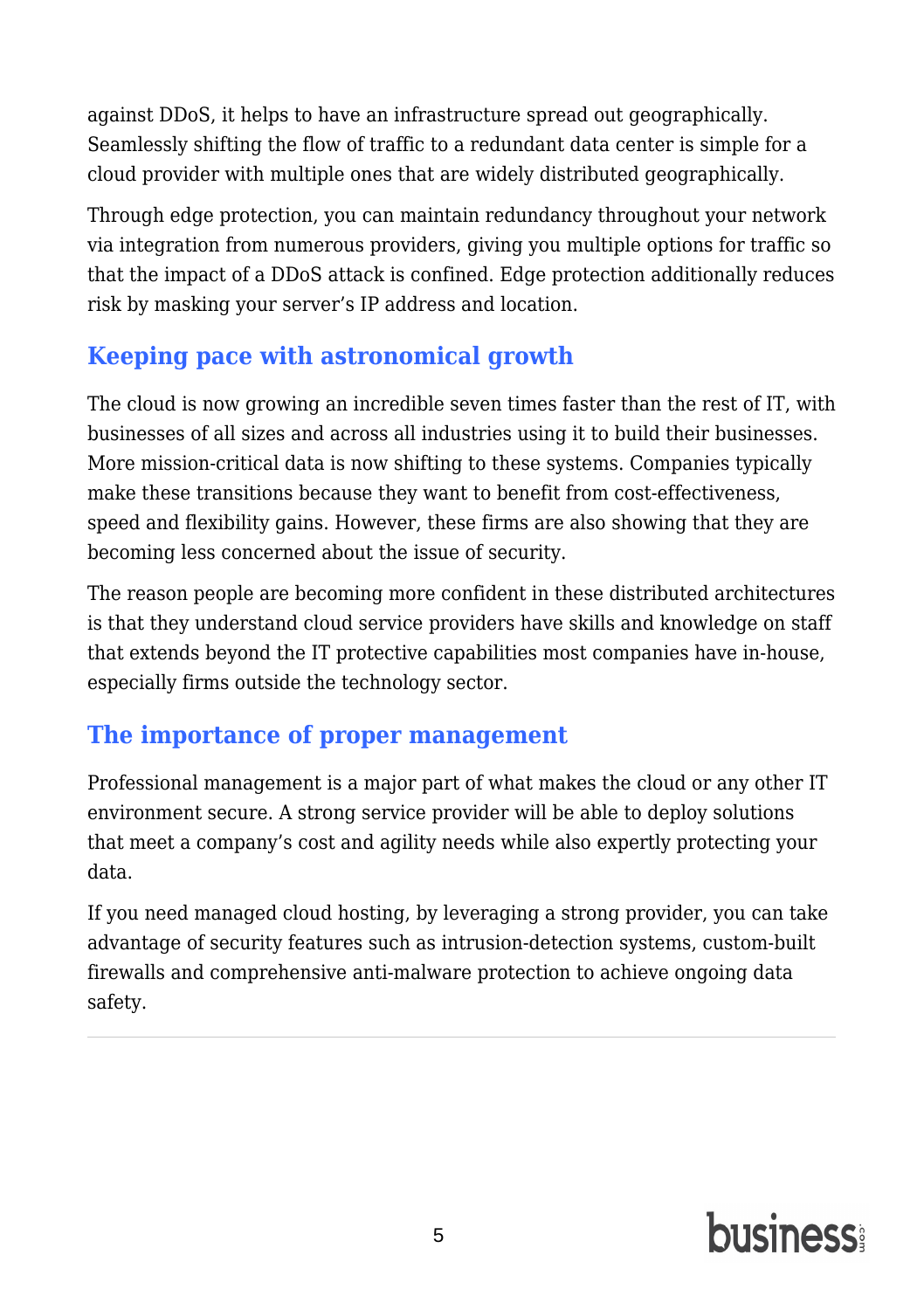against DDoS, it helps to have an infrastructure spread out geographically. Seamlessly shifting the flow of traffic to a redundant data center is simple for a cloud provider with multiple ones that are widely distributed geographically.

Through edge protection, you can maintain redundancy throughout your network via integration from numerous providers, giving you multiple options for traffic so that the impact of a DDoS attack is confined. Edge protection additionally reduces risk by masking your server's IP address and location.

## **Keeping pace with astronomical growth**

The cloud is now growing an incredible seven times faster than the rest of IT, with businesses of all sizes and across all industries using it to build their businesses. More mission-critical data is now shifting to these systems. Companies typically make these transitions because they want to benefit from cost-effectiveness, speed and flexibility gains. However, these firms are also showing that they are becoming less concerned about the issue of security.

The reason people are becoming more confident in these distributed architectures is that they understand cloud service providers have skills and knowledge on staff that extends beyond the IT protective capabilities most companies have in-house, especially firms outside the technology sector.

### **The importance of proper management**

Professional management is a major part of what makes the cloud or any other IT environment secure. A strong service provider will be able to deploy solutions that meet a company's cost and agility needs while also expertly protecting your data.

If you need [managed cloud hosting](https://www.atlantic.net/managed-hosting/), by leveraging a strong provider, you can take advantage of security features such as intrusion-detection systems, custom-built firewalls and comprehensive anti-malware protection to achieve ongoing data safety.

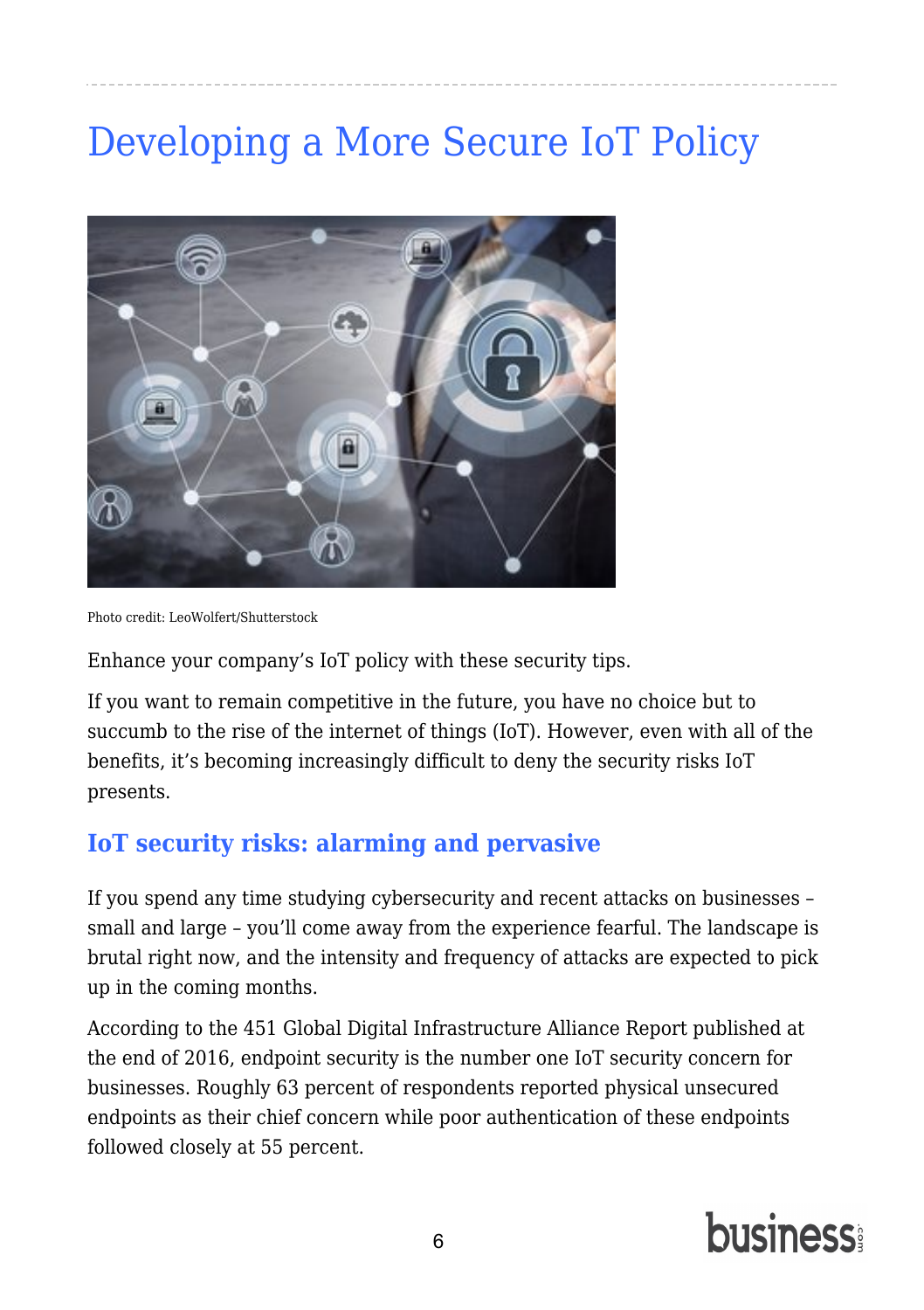## [Developing a More Secure IoT Policy](https://www.business.com/articles/developing-a-more-secure-iot-policy/?page=1&q=network+security&date%5B%5D=Past+Year&category%5B%5D=Security&resultlist=mostRelevant)

<span id="page-7-0"></span>

Photo credit: LeoWolfert/Shutterstock

Enhance your company's IoT policy with these security tips.

If you want to remain competitive in the future, you have no choice but to succumb to the rise of the internet of things (IoT). However, even with all of the benefits, it's becoming increasingly difficult to deny the security risks IoT presents.

### **IoT security risks: alarming and pervasive**

If you spend any time studying cybersecurity and [recent attacks on businesses](https://www.zdnet.com/article/5-nightmarish-attacks-that-show-the-risks-of-iot-security/) – small and large – you'll come away from the experience fearful. The landscape is brutal right now, and the intensity and frequency of attacks are expected to pick up in the coming months.

According to the [451 Global Digital Infrastructure Alliance Report](http://451alliance.com/Portals/5/2016reports/101916_3q16_iot_report/3q16_iot_report.pdf) published at the end of 2016, endpoint security is the number one IoT security concern for businesses. Roughly 63 percent of respondents reported physical unsecured endpoints as their chief concern while poor authentication of these endpoints followed closely at 55 percent.

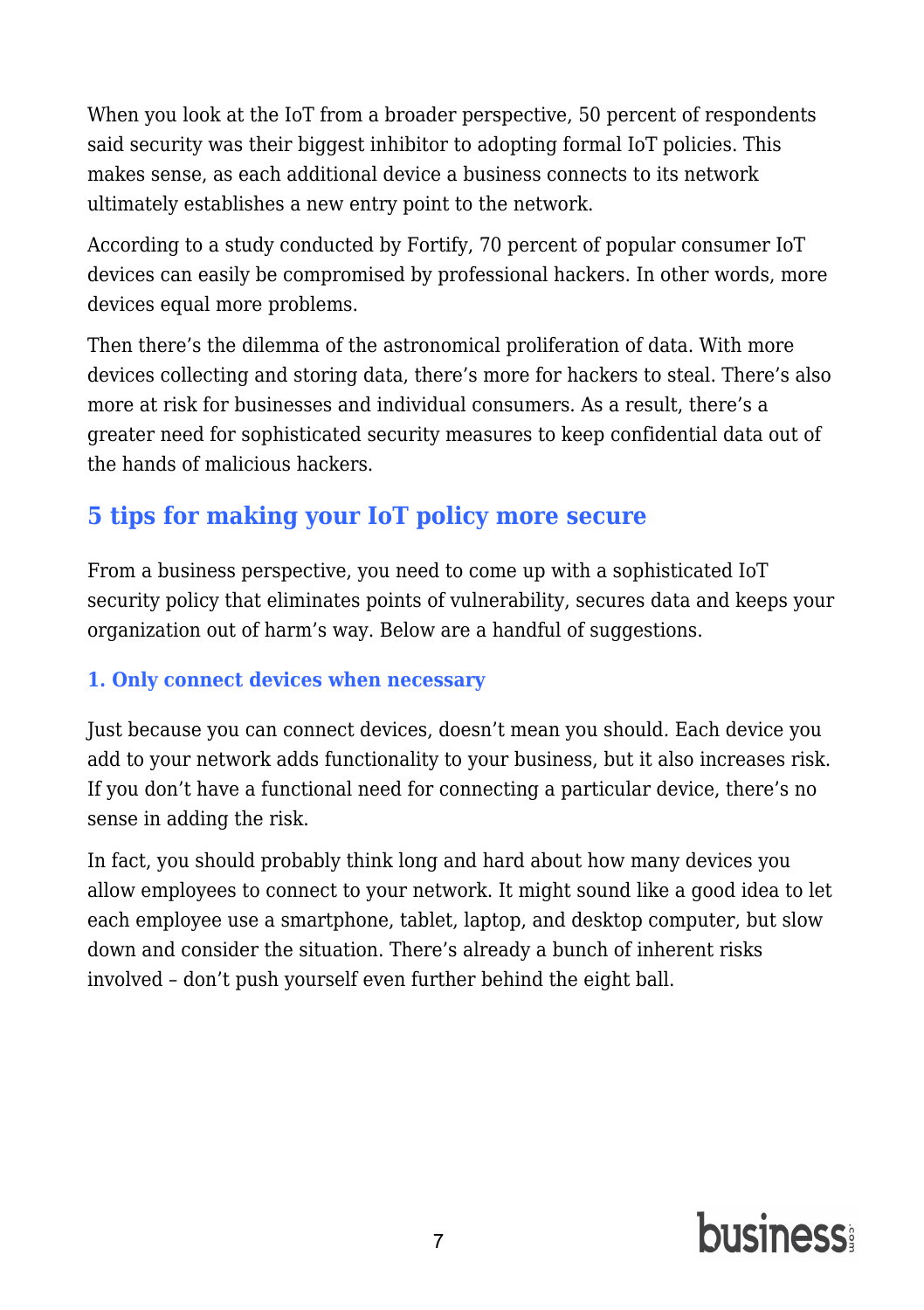When you look at the IoT from a broader perspective, 50 percent of respondents said security was their biggest inhibitor to adopting formal IoT policies. This makes sense, as each additional device a business connects to its network ultimately establishes a new entry point to the network.

According t[o a study conducted by Fortify,](http://www8.hp.com/us/en/hp-news/press-release.html?id=1744676#.Wv3vDIgvyM9) 70 percent of popular consumer IoT devices can easily be compromised by professional hackers. In other words, more devices equal more problems.

Then there's the dilemma of the astronomical proliferation of data. With more devices collecting and storing data, there's more for hackers to steal. There's also more at risk for businesses and individual consumers. As a result, there's a greater need for sophisticated security measures to keep confidential data out of the hands of malicious hackers.

## **5 tips for making your IoT policy more secure**

From a business perspective, you need to come up with a sophisticated IoT security policy that eliminates points of vulnerability, secures data and keeps your organization out of harm's way. Below are a handful of suggestions.

#### **1. Only connect devices when necessary**

Just because you can connect devices, doesn't mean you should*.* Each device you add to your network adds functionality to your business, but it also increases risk. If you don't have a functional need for connecting a particular device, there's no sense in adding the risk.

In fact, you should probably think long and hard about how many devices you allow employees to connect to your network. It might sound like a good idea to let each employee use a smartphone, tablet, laptop, and desktop computer, but slow down and consider the situation. There's already a bunch of inherent risks involved – don't push yourself even further behind the eight ball.

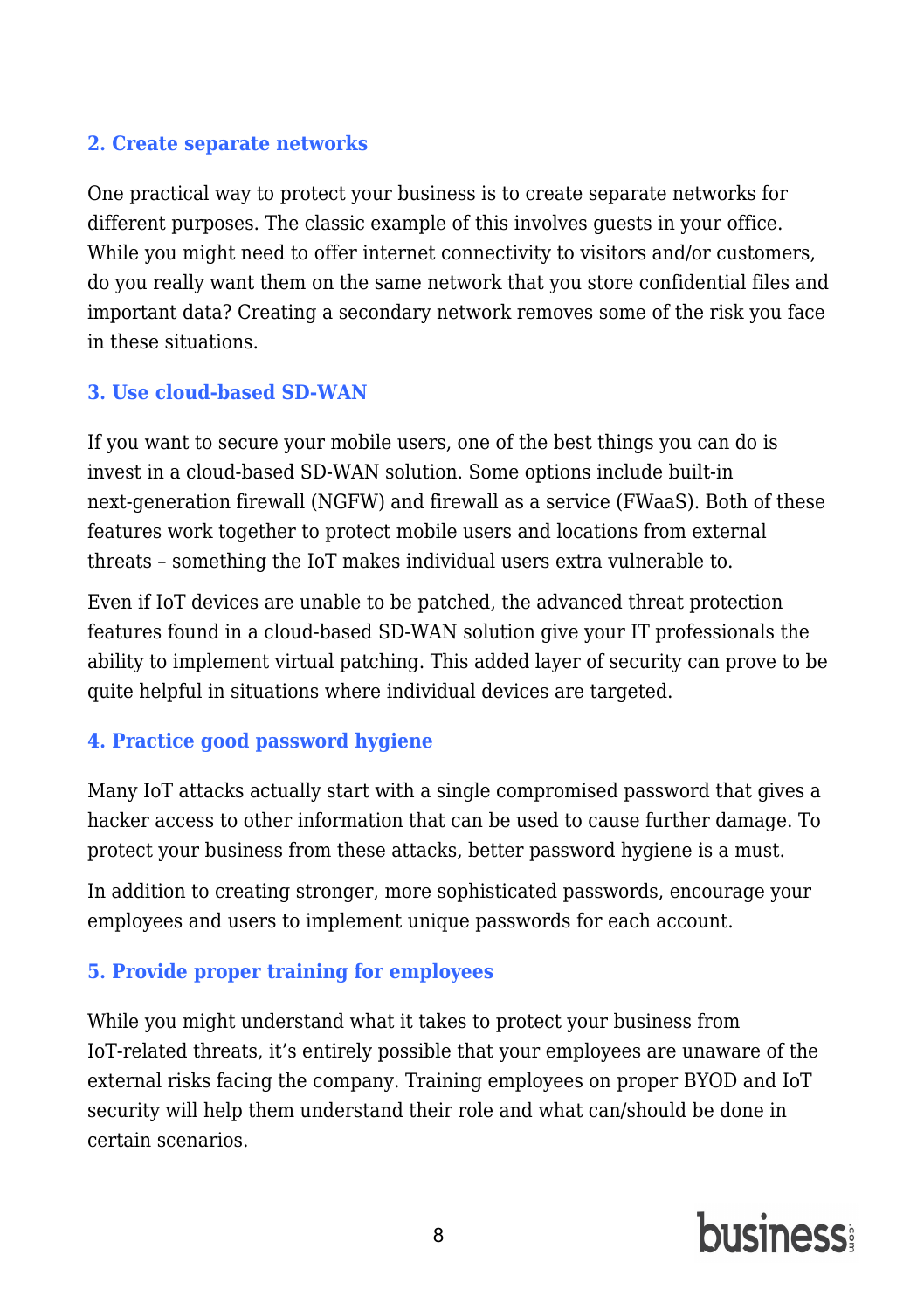#### **2. Create separate networks**

One practical way to protect your business is to create separate networks for different purposes. The classic example of this involves guests in your office. While you might need to offer internet connectivity to visitors and/or customers, do you really want them on the same network that you store confidential files and important data? Creating a secondary network removes some of the risk you face in these situations.

#### **3. Use cloud-based SD-WAN**

If you want to secure your mobile users, one of the best things you can do is invest in a cloud-based SD-WAN solution. Some options include built-in next-generation firewall (NGFW) and firewall as a service (FWaaS). Both of these features work together to protect mobile users and locations from external threats – something the IoT makes individual users extra vulnerable to.

Even if IoT devices are unable to be patched, the advanced threat protection features found in a cloud-based SD-WAN solution give your IT professionals the ability to implement virtual patching. This added layer of security can prove to be quite helpful in situations where individual devices are targeted.

#### **4. Practice good password hygiene**

Many IoT attacks actually start with a single compromised password that gives a hacker access to other information that can be used to cause further damage. To protect your business from these attacks, better password hygiene is a must.

In addition to creating stronger, more sophisticated passwords, encourage your employees and users to implement unique passwords for each account.

#### **5. Provide proper training for employees**

While you might understand what it takes to protect your business from IoT-related threats, it's entirely possible that your employees are unaware of the external risks facing the company. Training employees on proper BYOD and IoT security will help them understand their role and what can/should be done in certain scenarios.

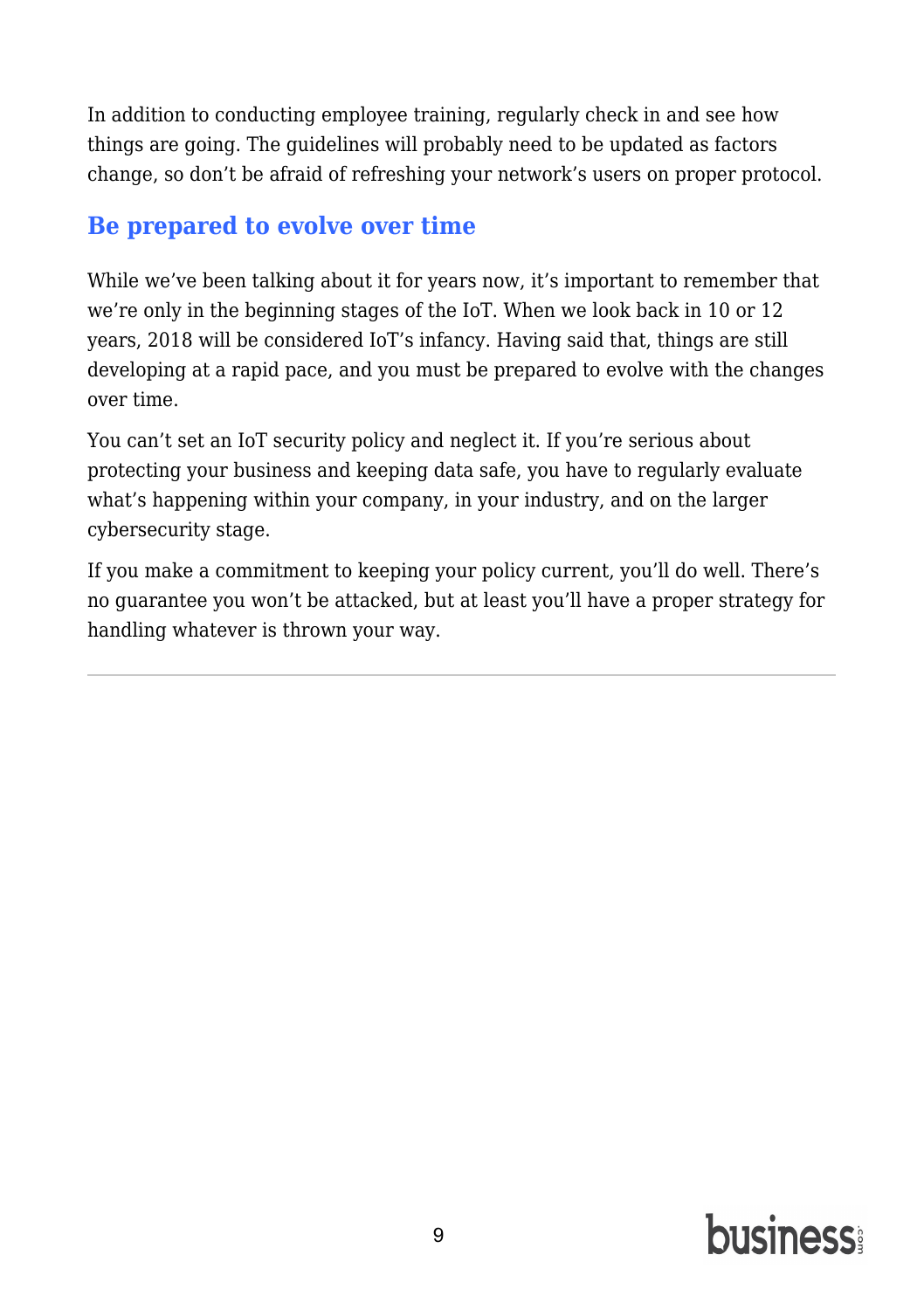In addition to conducting employee training, regularly check in and see how things are going. The guidelines will probably need to be updated as factors change, so don't be afraid of refreshing your network's users on proper protocol.

### **Be prepared to evolve over time**

While we've been talking about it for years now, it's important to remember that we're only in the beginning stages of the IoT. When we look back in 10 or 12 years, 2018 will be considered IoT's infancy. Having said that, things are still developing at a rapid pace, and you must be prepared to evolve with the changes over time.

You can't set an IoT security policy and neglect it. If you're serious about protecting your business and keeping data safe, you have to regularly evaluate what's happening within your company, in your industry, and on the larger cybersecurity stage.

If you make a commitment to keeping your policy current, you'll do well. There's no guarantee you won't be attacked, but at least you'll have a proper strategy for handling whatever is thrown your way.

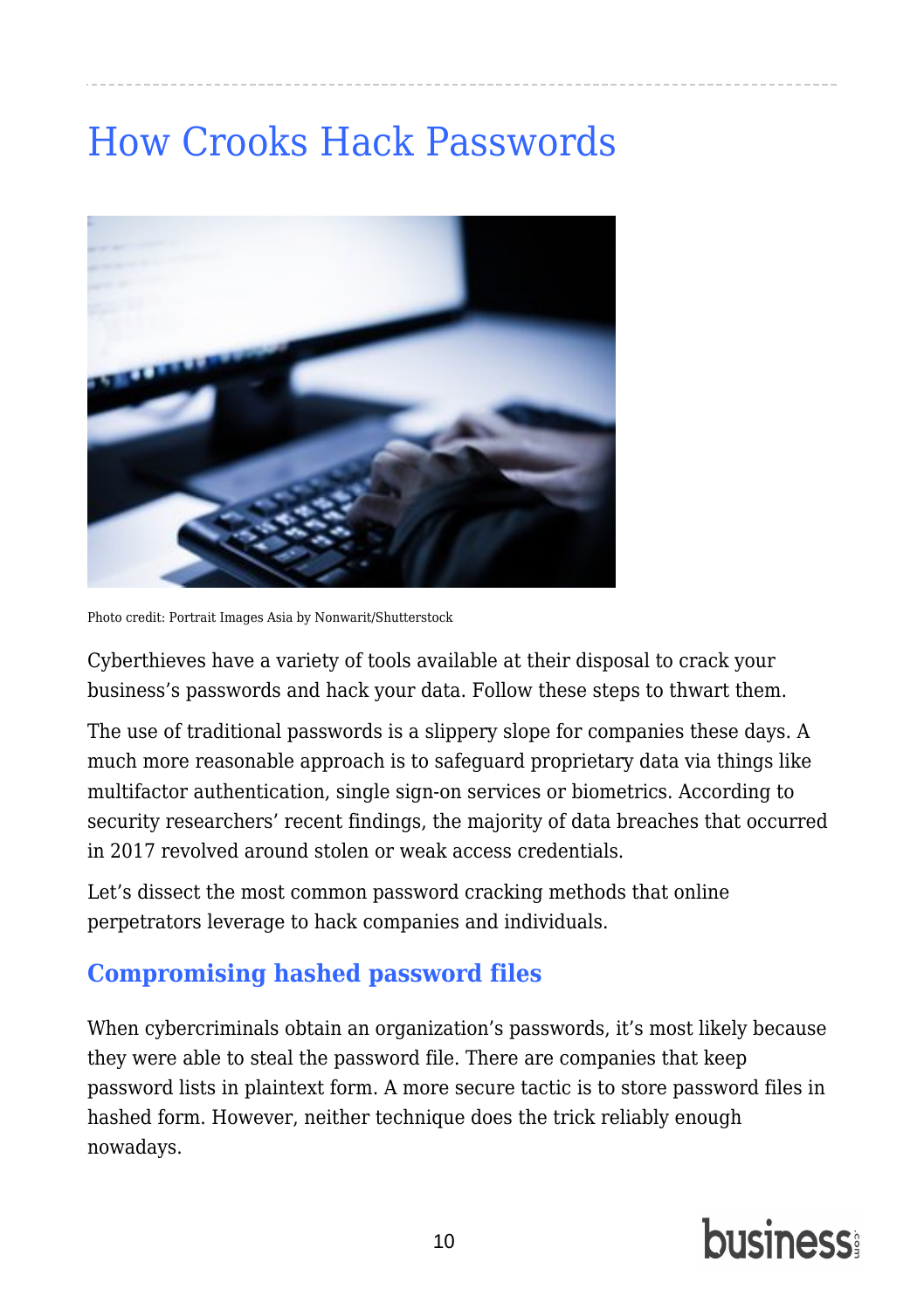## [How Crooks Hack Passwords](https://www.business.com/articles/how-crooks-hack-passwords/?page=0&q=network+security&date%5B%5D=Past+Month&category%5B%5D=Security&resultlist=mostRelevant)

<span id="page-11-0"></span>

Photo credit: Portrait Images Asia by Nonwarit/Shutterstock

Cyberthieves have a variety of tools available at their disposal to crack your business's passwords and hack your data. Follow these steps to thwart them.

The use of traditional passwords is a slippery slope for companies these days. A much more reasonable approach is to safeguard proprietary data via things like multifactor authentication, single sign-on services or biometrics. According to security researchers' [recent findings,](https://www.verizonenterprise.com/verizon-insights-lab/dbir/) the majority of data breaches that occurred in 2017 revolved around stolen or weak access credentials.

Let's dissect the most common password cracking methods that online perpetrators leverage to hack companies and individuals.

### **Compromising hashed password files**

When cybercriminals obtain an organization's passwords, it's most likely because they were able to steal the password file. There are companies that keep password lists in plaintext form. A more secure tactic is to store password files in hashed form. However, neither technique does the trick reliably enough nowadays.

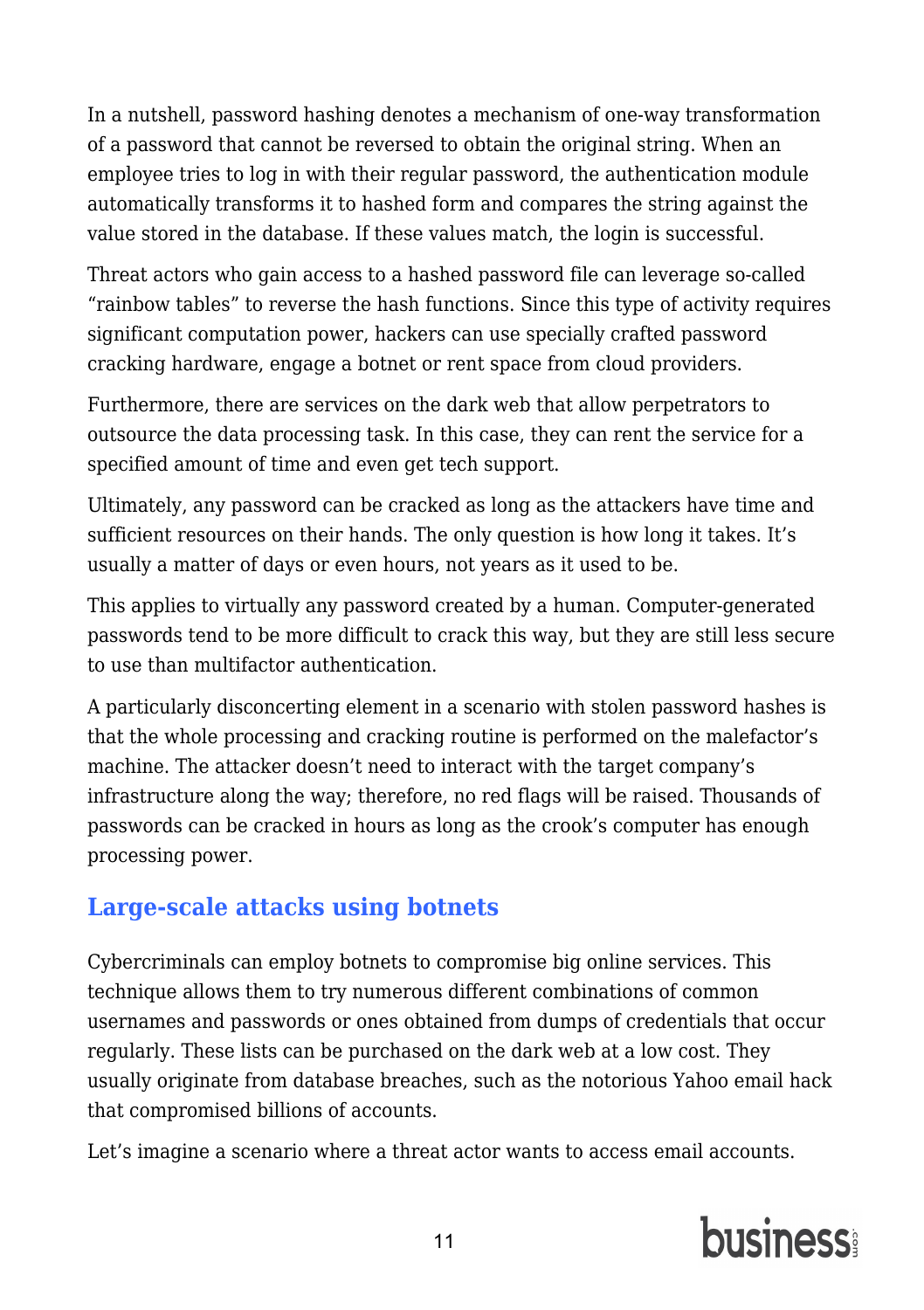In a nutshell, password hashing denotes a mechanism of one-way transformation of a password that cannot be reversed to obtain the original string. When an employee tries to log in with their regular password, the authentication module automatically transforms it to hashed form and compares the string against the value stored in the database. If these values match, the login is successful.

Threat actors who gain access to a hashed password file can leverage so-called "rainbow tables" to reverse the hash functions. Since this type of activity requires significant computation power, hackers can use specially crafted password cracking hardware, engage a botnet or rent space from cloud providers.

Furthermore, there are services on the dark web that allow perpetrators to outsource the data processing task. In this case, they can rent the service for a specified amount of time and even get tech support.

Ultimately, any password can be cracked as long as the attackers have time and sufficient resources on their hands. The only question is how long it takes. It's usually a matter of days or even hours, not years as it used to be.

This applies to virtually any password created by a human. Computer-generated passwords tend to be more difficult to crack this way, but they are still less secure to use than multifactor authentication.

A particularly disconcerting element in a scenario with stolen password hashes is that the whole processing and cracking routine is performed on the malefactor's machine. The attacker doesn't need to interact with the target company's infrastructure along the way; therefore, no red flags will be raised. Thousands of passwords can be cracked in hours as long as the crook's computer has enough processing power.

## **Large-scale attacks using botnets**

Cybercriminals can employ botnets to compromise big online services. This technique allows them to try numerous different combinations of common usernames and passwords or ones obtained from dumps of credentials that occur regularly. These lists can be purchased on the dark web at a low cost. They usually originate from database breaches, such as the notorious Yahoo email hack that compromised billions of accounts.

Let's imagine a scenario where a threat actor wants to access email accounts.

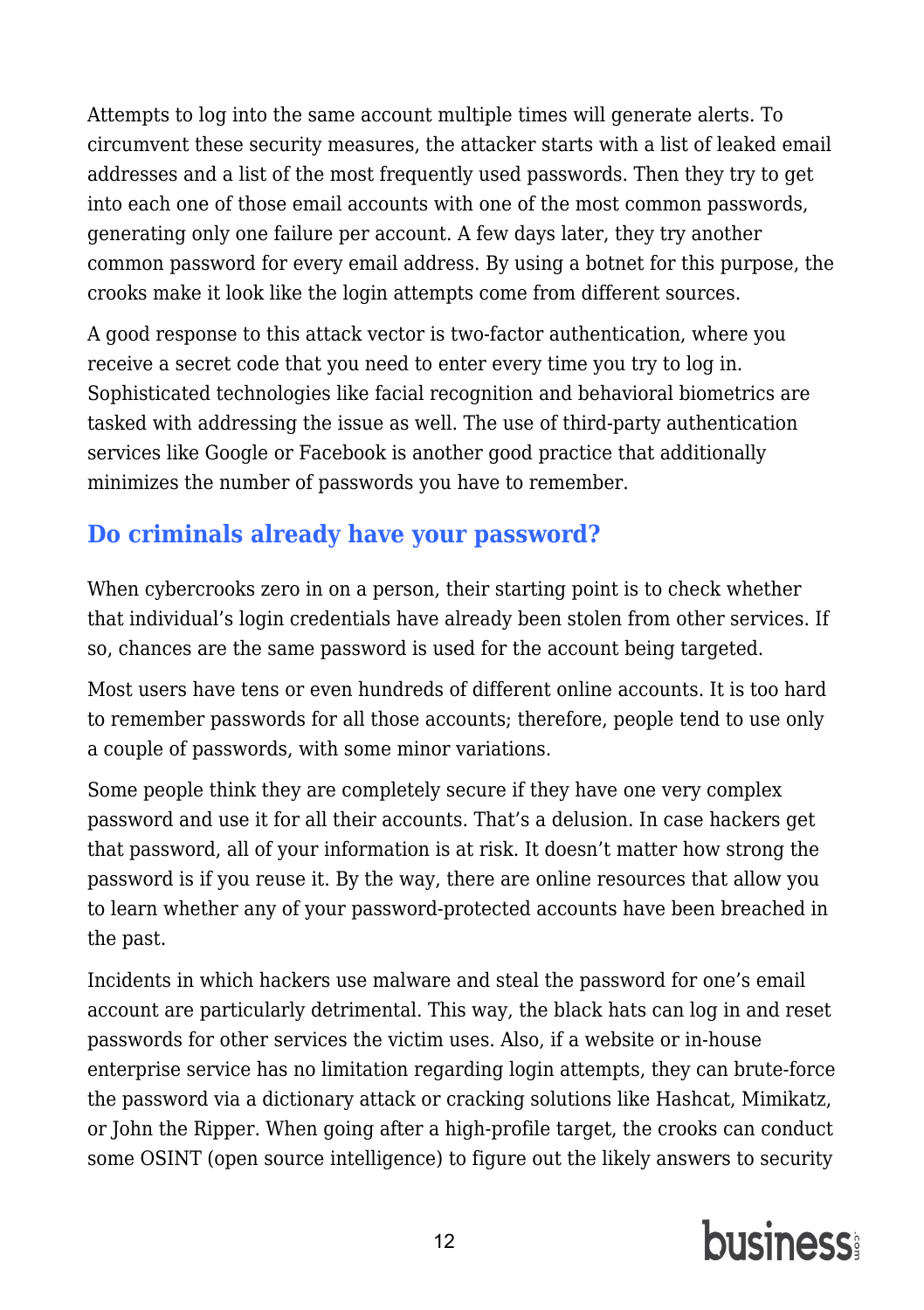Attempts to log into the same account multiple times will generate alerts. To circumvent these security measures, the attacker starts with a list of leaked email addresses and a list of the most frequently used passwords. Then they try to get into each one of those email accounts with one of the most common passwords, generating only one failure per account. A few days later, they try another common password for every email address. By using a botnet for this purpose, the crooks make it look like the login attempts come from different sources.

A good response to this attack vector is two-factor authentication, where you receive a secret code that you need to enter every time you try to log in. Sophisticated technologies like facial recognition and behavioral biometrics are tasked with addressing the issue as well. The use of third-party authentication services like Google or Facebook is another good practice that additionally minimizes the number of passwords you have to remember.

## **Do criminals already have your password?**

When cybercrooks zero in on a person, their starting point is to check whether that individual's login credentials have already been stolen from other services. If so, chances are the same password is used for the account being targeted.

Most users have tens or even hundreds of different online accounts. It is too hard to remember passwords for all those accounts; therefore, people tend to use only a couple of passwords, with some minor variations.

Some people think they are completely secure if they have one very complex password and use it for all their accounts. That's a delusion. In case hackers get that password, all of your information is at risk. It doesn't matter how strong the password is if you reuse it. By the way, there are online resources that allow you to learn whether any of your password-protected accounts have been breached in the past.

Incidents in which hackers use malware and steal the password for one's email account are particularly detrimental. This way, the black hats can log in and reset passwords for other services the victim uses. Also, if a website or in-house enterprise service has no limitation regarding login attempts, they can brute-force the password via a dictionary attack or cracking solutions like Hashcat, Mimikatz, or John the Ripper. When going after a high-profile target, the crooks can conduct some OSINT (open source intelligence) to figure out the likely answers to security

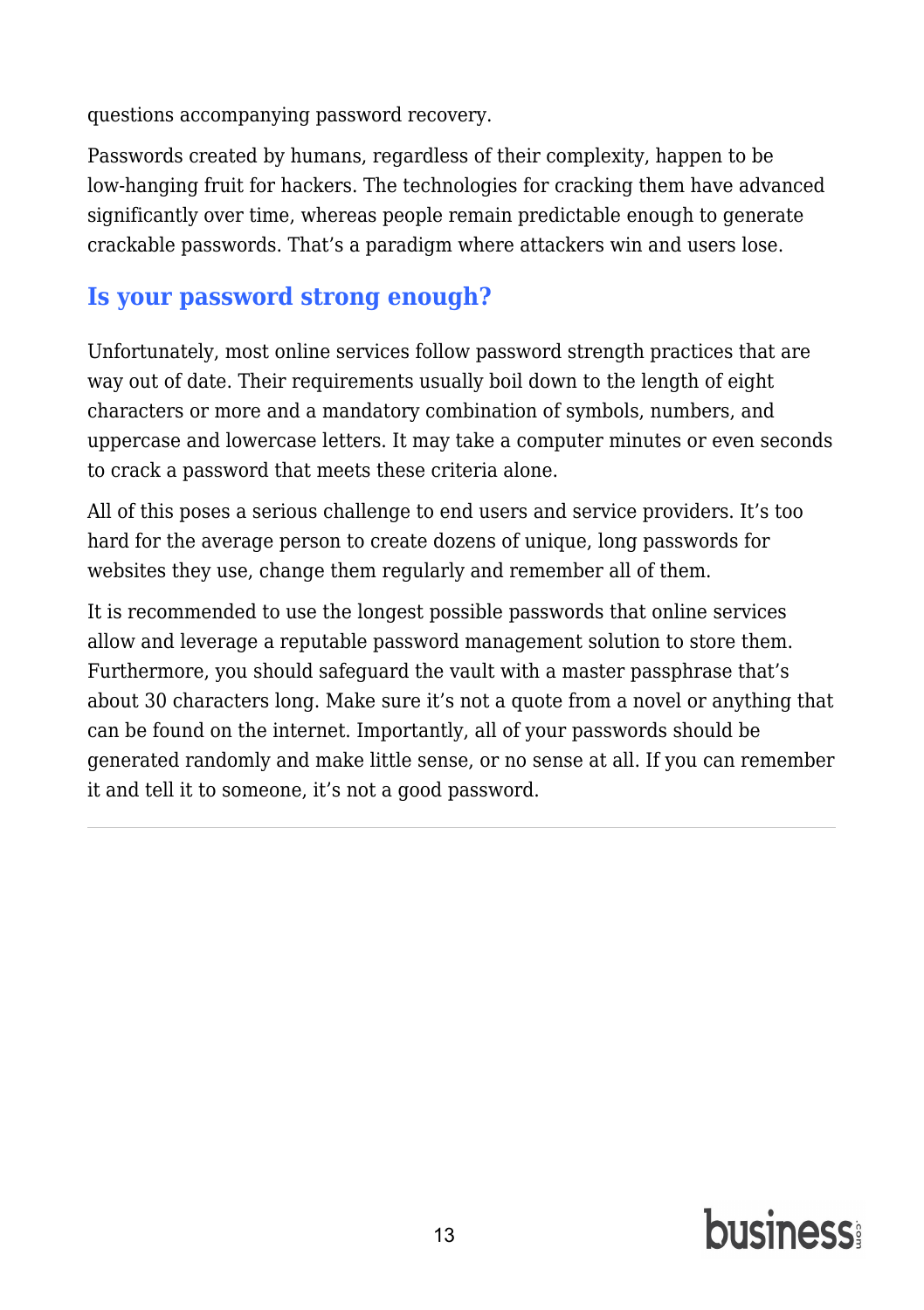questions accompanying password recovery.

Passwords created by humans, regardless of their complexity, happen to be low-hanging fruit for hackers. The technologies for cracking them have advanced significantly over time, whereas people remain predictable enough to generate crackable passwords. That's a paradigm where attackers win and users lose.

#### **Is your password strong enough?**

Unfortunately, most online services follow password strength practices that are way out of date. Their requirements usually boil down to the length of eight characters or more and a mandatory combination of symbols, numbers, and uppercase and lowercase letters. It may take a computer minutes or even seconds to crack a password that meets these criteria alone.

All of this poses a serious challenge to end users and service providers. It's too hard for the average person to create dozens of unique, long passwords for websites they use, change them regularly and remember all of them.

It is recommended to use the longest possible passwords that online services allow and leverage a reputable password management solution to store them. Furthermore, you should safeguard the vault with a master passphrase that's about 30 characters long. Make sure it's not a quote from a novel or anything that can be found on the internet. Importantly, all of your passwords should be generated randomly and make little sense, or no sense at all. If you can remember it and tell it to someone, it's not a good password.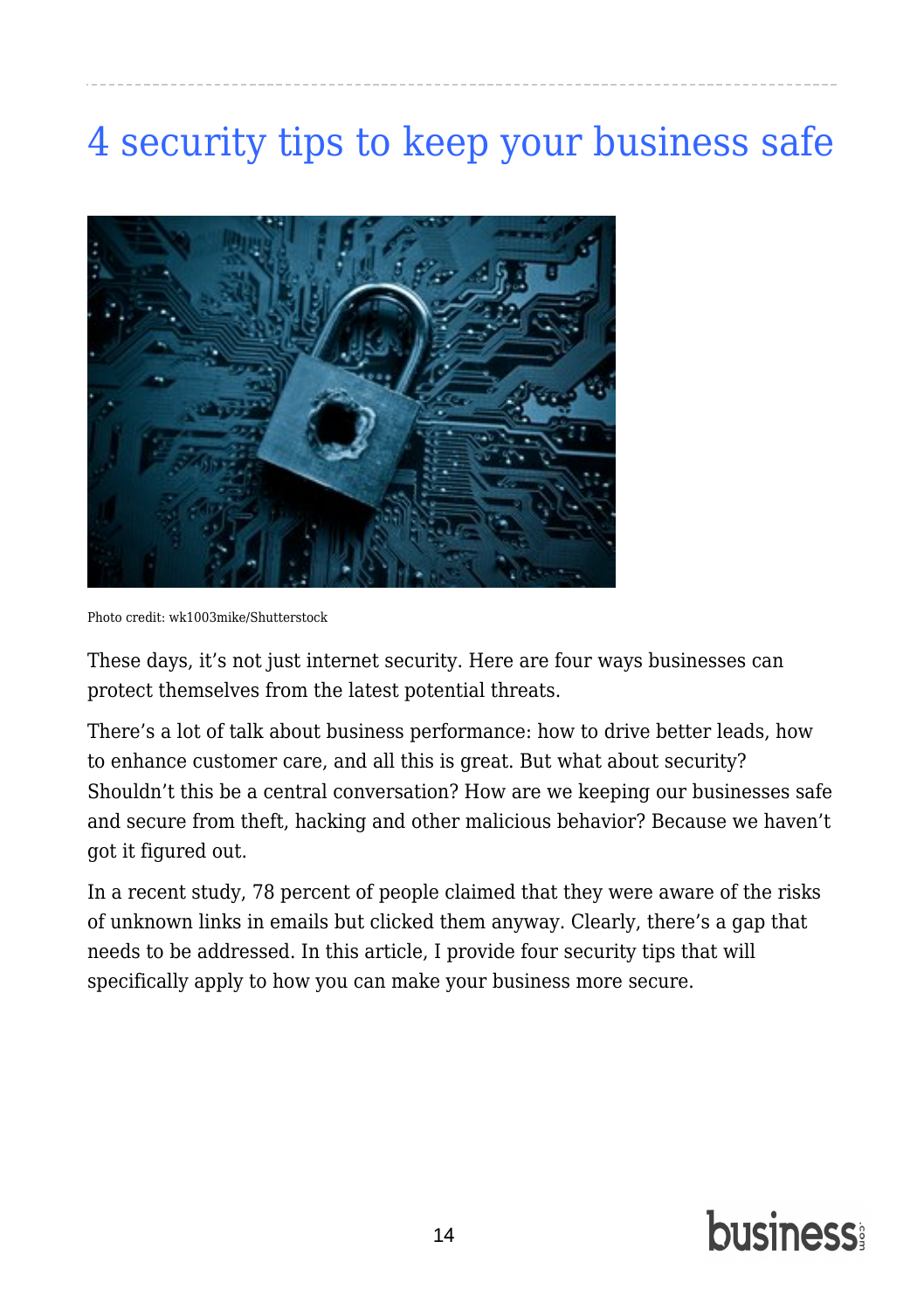## [4 security tips to keep your business safe](https://www.business.com/articles/four-security-tips-to-keep-your-business-safe/?page=0&q=network+security&date%5B%5D=Past+Year&category%5B%5D=Security&resultlist=mostRelevant)

<span id="page-15-0"></span>

Photo credit: wk1003mike/Shutterstock

These days, it's not just internet security. Here are four ways businesses can protect themselves from the latest potential threats.

There's a lot of talk about business performance: how to drive better leads, how to enhance customer care, and all this is great. But what about security? Shouldn't this be a central conversation? How are we keeping our businesses safe and secure from theft, hacking and other malicious behavior? Because we haven't got it figured out.

In a recent study, [78 percent of people](https://www.fau.eu/2016/08/25/news/research/one-in-two-users-click-on-links-from-unknown-senders/) claimed that they were aware of the risks of unknown links in emails but clicked them anyway. Clearly, there's a gap that needs to be addressed. In this article, I provide four security tips that will specifically apply to how you can make your business more secure.

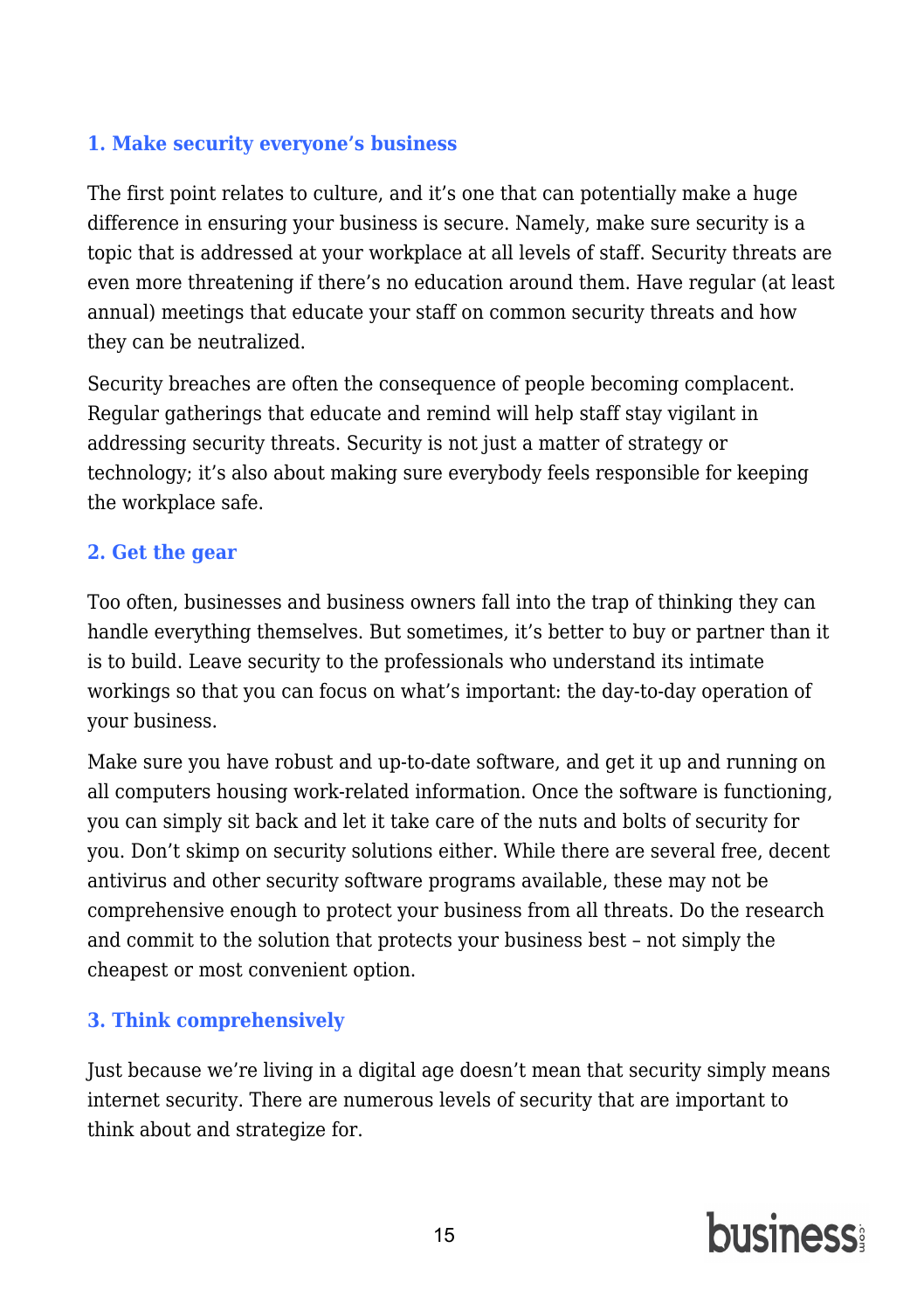#### **1. Make security everyone's business**

The first point relates to culture, and it's one that can potentially make a huge difference in ensuring your business is secure. Namely, make sure security is a topic that is addressed at your workplace at all levels of staff. Security threats are even more threatening if there's no education around them. Have regular (at least annual) meetings that educate your staff on common security threats and how they can be neutralized.

Security breaches are often the consequence of people becoming complacent. Regular gatherings that educate and remind will help staff stay vigilant in addressing security threats. Security is not just a matter of strategy or technology; it's also about making sure everybody feels responsible for keeping the workplace safe.

#### **2. Get the gear**

Too often, businesses and business owners fall into the trap of thinking they can handle everything themselves. But sometimes, it's better to buy or partner than it is to build. Leave security to the professionals who understand its intimate workings so that you can focus on what's important: the day-to-day operation of your business.

Make sure you have robust and up-to-date software, and get it up and running on all computers housing work-related information. Once the software is functioning, you can simply sit back and let it take care of the nuts and bolts of security for you. Don't skimp on security solutions either. While [there are several](https://www.pcmag.com/article2/0,2817,2388652,00.asp) free, decent antivirus and other security software programs available, these may not be comprehensive enough to protect your business from all threats. Do the research and commit to the solution that protects your business best – not simply the cheapest or most convenient option.

#### **3. Think comprehensively**

Just because we're living in a digital age doesn't mean that security simply means internet security. There are numerous levels of security that are important to think about and strategize for.

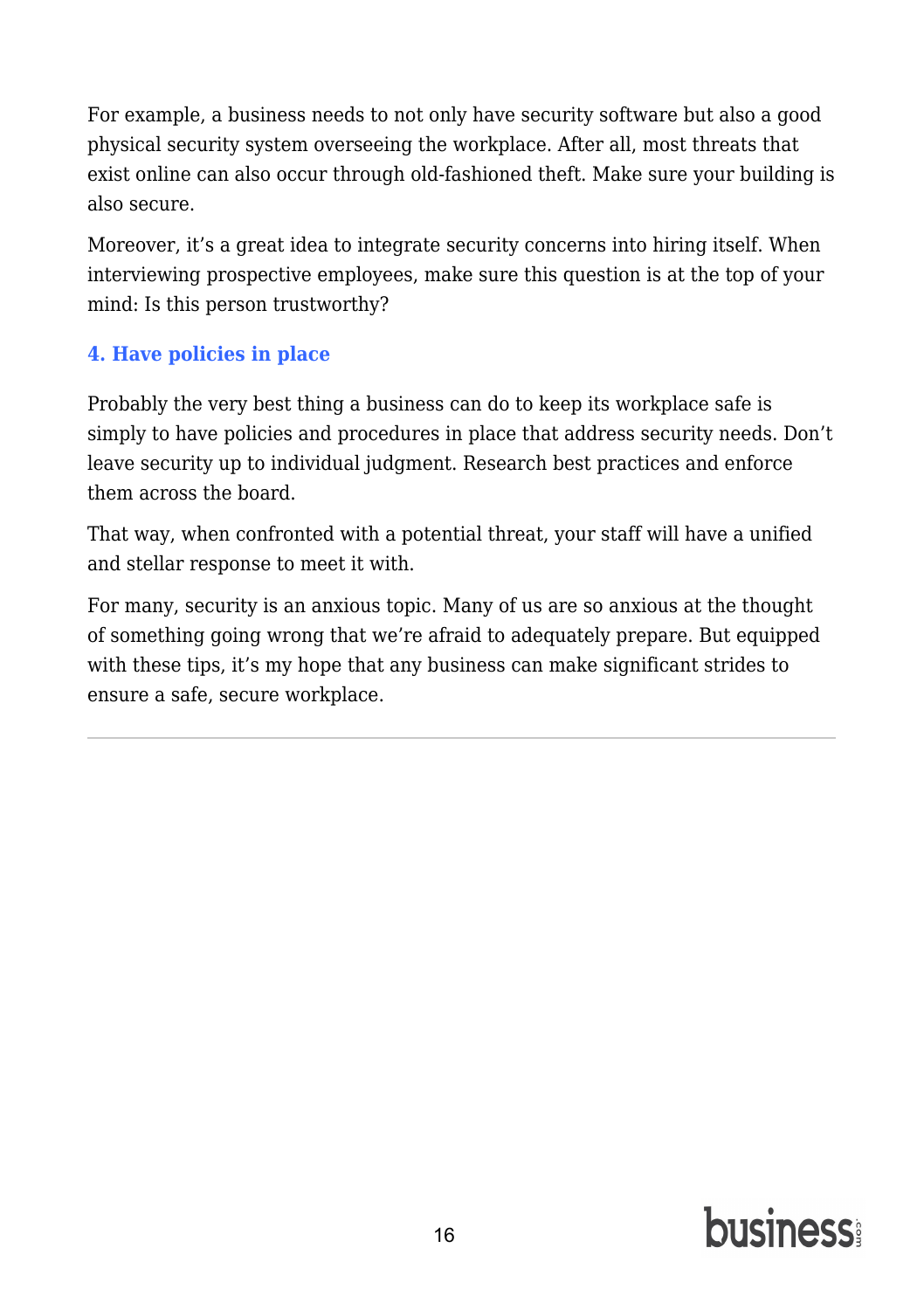For example, a business needs to not only have security software but also a good physical security system overseeing the workplace. After all, most threats that exist online can also occur through old-fashioned theft. Make sure your building is also secure.

Moreover, it's a great idea to integrate security concerns into hiring itself. When interviewing prospective employees, make sure this question is at the top of your mind: Is this person trustworthy?

#### **4. Have policies in place**

Probably the very best thing a business can do to keep its workplace safe is simply to have [policies and procedures](https://www.compassitc.com/blog/it-security-policies-and-procedures-why-you-need-them) in place that address security needs. Don't leave security up to individual judgment. Research best practices and enforce them across the board.

That way, when confronted with a potential threat, your staff will have a unified and stellar response to meet it with.

For many, security is an anxious topic. Many of us are so anxious at the thought of something going wrong that we're afraid to adequately prepare. But equipped with these tips, it's my hope that any business can make significant strides to ensure a safe, secure workplace.